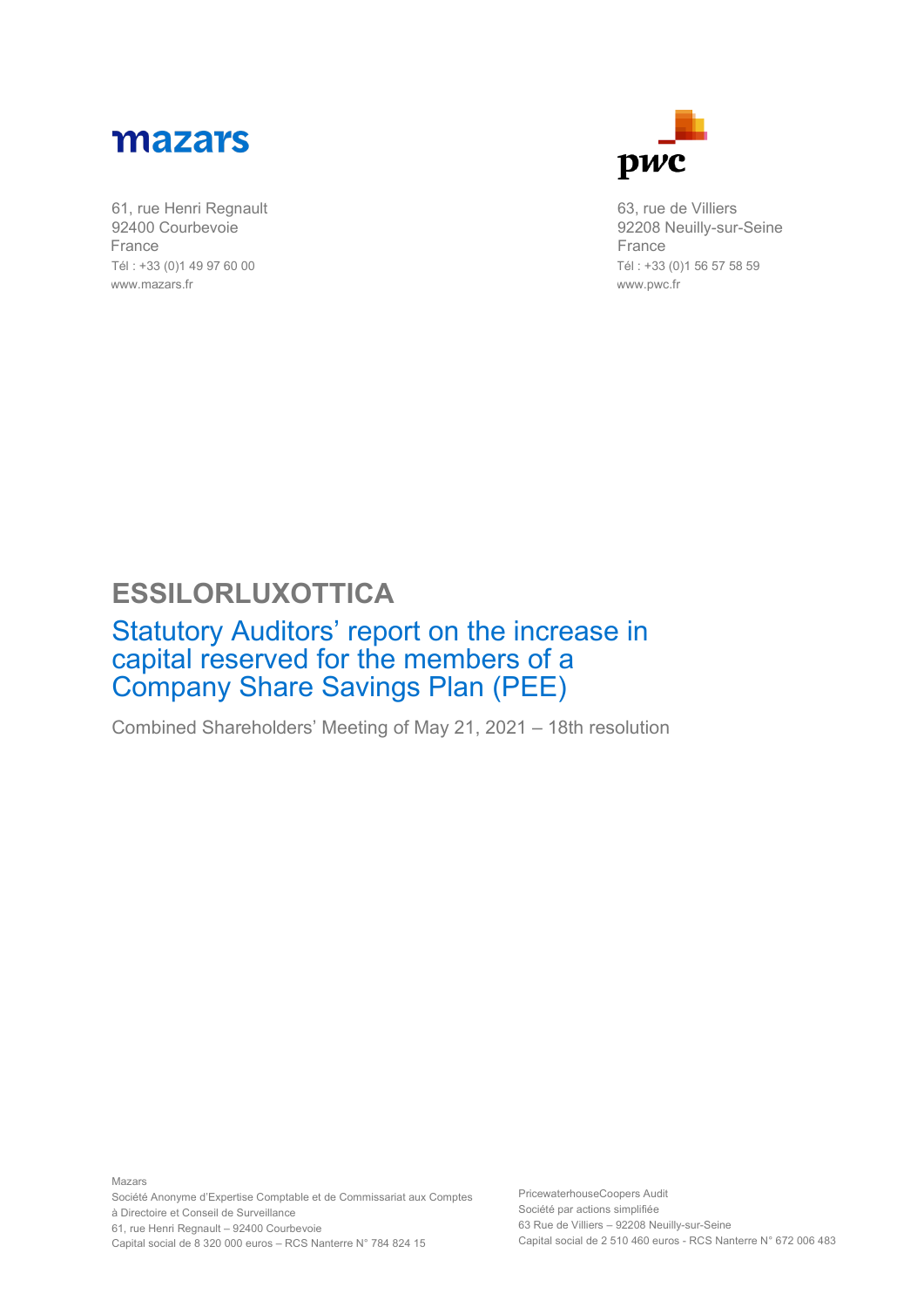## **ESSILORLUXOTTICA**

Société Anonyme 712 049 618 R.C.S. Créteil

## Statutory Auditors' report on the increase in capital reserved for the members of a Company Share Savings Plan (PEE)

Combined Shareholders' Meeting of May 21, 2021 – 18th resolution

*This is a free translation into English of the statutory auditors' report issued in French and is provided solely for the convenience of English speaking readers. This report should be read in conjunction with, and construed in accordance with, French law and professional auditing standards applicable in France.*

To the Annual General Meeting of EssilorLuxottica,

In our capacity as Statutory Auditors of EssilorLuxottica, and in compliance with Articles L.225-135 *et seq*. of the French Commercial Code (*Code de commerce*), we hereby report to you on the proposed delegation of authority to the Board of Directors to decide an increase in capital without preferential subscription rights reserved for employees, eligible corporate officers and former employees, who are members of a Company Share Savings Plan (PEE) of EssilorLuxottica or any companies related to it within the meaning of Article L.225-180 of the French Commercial Code, by issuing shares (without preferential subscription rights) up to a limit of 0.5% of the capital of EssilorLuxottica as at the date of issue, which is submitted to you for approval.

This increase in capital is submitted for shareholder approval in accordance with the provisions of Article L.225-129-6 of the French Commercial Code and Articles L.3332-18 et seq. of the French Labour Code (*Code du travail*).

On the basis of its report, the Board of Directors proposes that the shareholders delegate to it, for a 26 month period from the date of this Meeting, the authority to decide an increase in capital and to cancel their preferential subscription rights in respect of the ordinary shares to be issued. The Board of Directors would be responsible for setting the final terms and conditions of this operation.

It is the responsibility of the Board of Directors to prepare a report in accordance with Articles R.225- 113 and R.225-114 of the French Commercial Code. It is our responsibility to express an opinion on the fairness of the information taken from the financial statements, on the proposed cancellation of preferential subscription rights and on other information relating to this issue, presented in this report.

We performed the procedures that we deemed necessary in accordance with professional standards applicable in France to such engagements. These procedures consisted in verifying the information contained in the Board of Directors' report pertaining to this operation and the methods used to set the issue price of the shares.